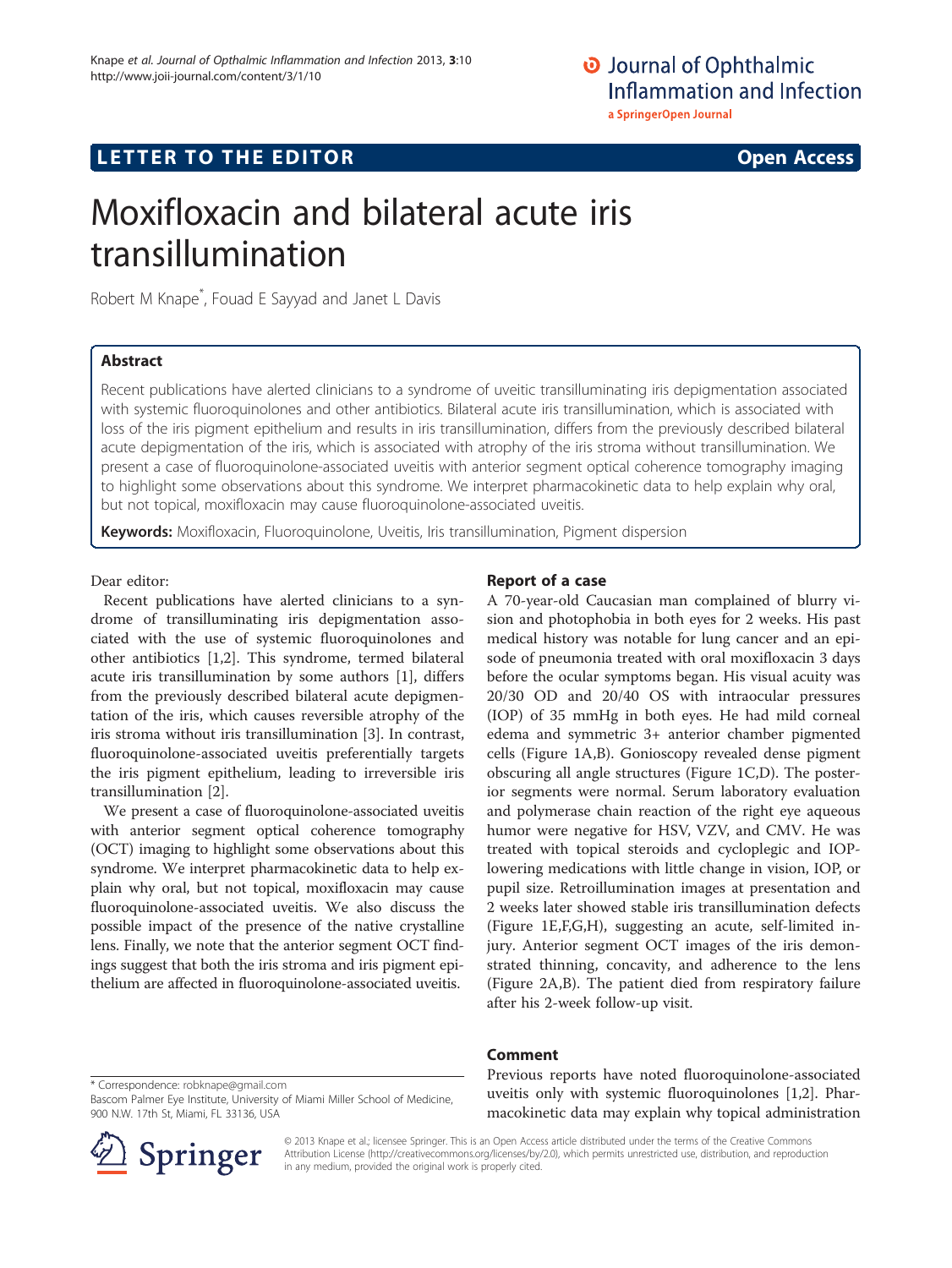<span id="page-1-0"></span>Knape et al. Journal of Opthalmic Inflammation and Infection 2013, 3:10 Page 2 of 3 http://www.joii-journal.com/content/3/1/10



limbus are seen in the right (A) and left (B) eyes. Gonioscopy shows pigment anterior to Schwalbe's line and extending on to the peripheral iris in the right (C) and left (D) eyes. Transillumination defects noted at presentation in the right (E) and left (F) eyes were stable 2 weeks later in the right  $(G)$  and left  $(H)$  eyes.

has not been associated with this clinical presentation. After topical administration, there is a greater-thantenfold higher concentration of moxifloxacin in aqueous  $(2.28 \pm 1.23 \,\mu$ g/mL) than in vitreous  $(0.11 \pm 0.05 \,\mu$ g/mL) [[4\]](#page-2-0), whereas oral administration produces similar aqueous  $(1.34 \pm 0.66 \text{ μg/mL})$  and vitreous concentrations  $(1.58 \pm 0.80 \text{ µg/mL})$  [\[5](#page-2-0)]. The steady serum and vitreous reservoirs of moxifloxacin during oral administration may maintain drug levels in the tissue at risk better than intermittent topical therapy.

The lens status of affected patients may also be relevant. To our knowledge, only phakic patients have been reported with fluoroquinolone-associated uveitis [\[1,2](#page-2-0)]. Less drug diffuses posteriorly in phakic eyes [[6\]](#page-2-0), and posterior-to-anterior clearance may also be impaired in phakic eyes. Trapping of drug in the posterior chamber by synechiae between an intact lens and the iris, as demonstrated in our OCT (Figure [2\)](#page-2-0), may result in higher drug concentrations adjacent to the posterior layers of the iris.

Why is intravitreal moxifloxacin injection apparently safe [\[7\]](#page-2-0)? Experience gained from cidofovir-induced uveitis and hypotony indicates that toxicity to the nonpigmented epithelium of the ciliary body is uncommon after intravitreal therapy [\[8](#page-2-0)] compared to systemic administration [[9\]](#page-2-0), an effect that may be due to the more rapid clearance of intravitreally administered drug compared to recirculation from a serum depot. Additionally, in vitro toxicity studies have not examined the effect on the iris pigment epithelium [[10\]](#page-2-0), which may have different susceptibility to moxifloxacin toxicity. Finally, greater light exposure of the iris may have a bearing on the achieved toxicity.

Clinicians confronted with patients with acute onset of uveitis and pigment dispersion should be aware of the association between systemic fluoroquinolones and uveitis. Treatment with corticosteroids for prolonged pigment dispersion after the initial inflammatory phase is likely unnecessary and may contribute to glaucoma in steroid responders. Intraocular pressure would be predicted to improve as the load of pigment in the trabecular meshwork subsides.

### Competing interests

The authors declare that they have no competing interests.

#### Authors' contributions

RK, FS, and JD confirm that all authors made a direct and substantial contribution to the report by conceiving and designing the study, analyzing and interpreting the findings, writing the manuscript or providing critical revisions, and reading and approving the final version of the manuscript.

#### Acknowledgements

The authors wish to acknowledge Brandon M. Sparling, CRA, for the photographic contributions. This study is supported by the NIH Center Core Grant P30EY014801, Research to Prevent Blindness Unrestricted Grant, and the Department of Defense (DOD, grant no. W81XWH-09-1-0675).